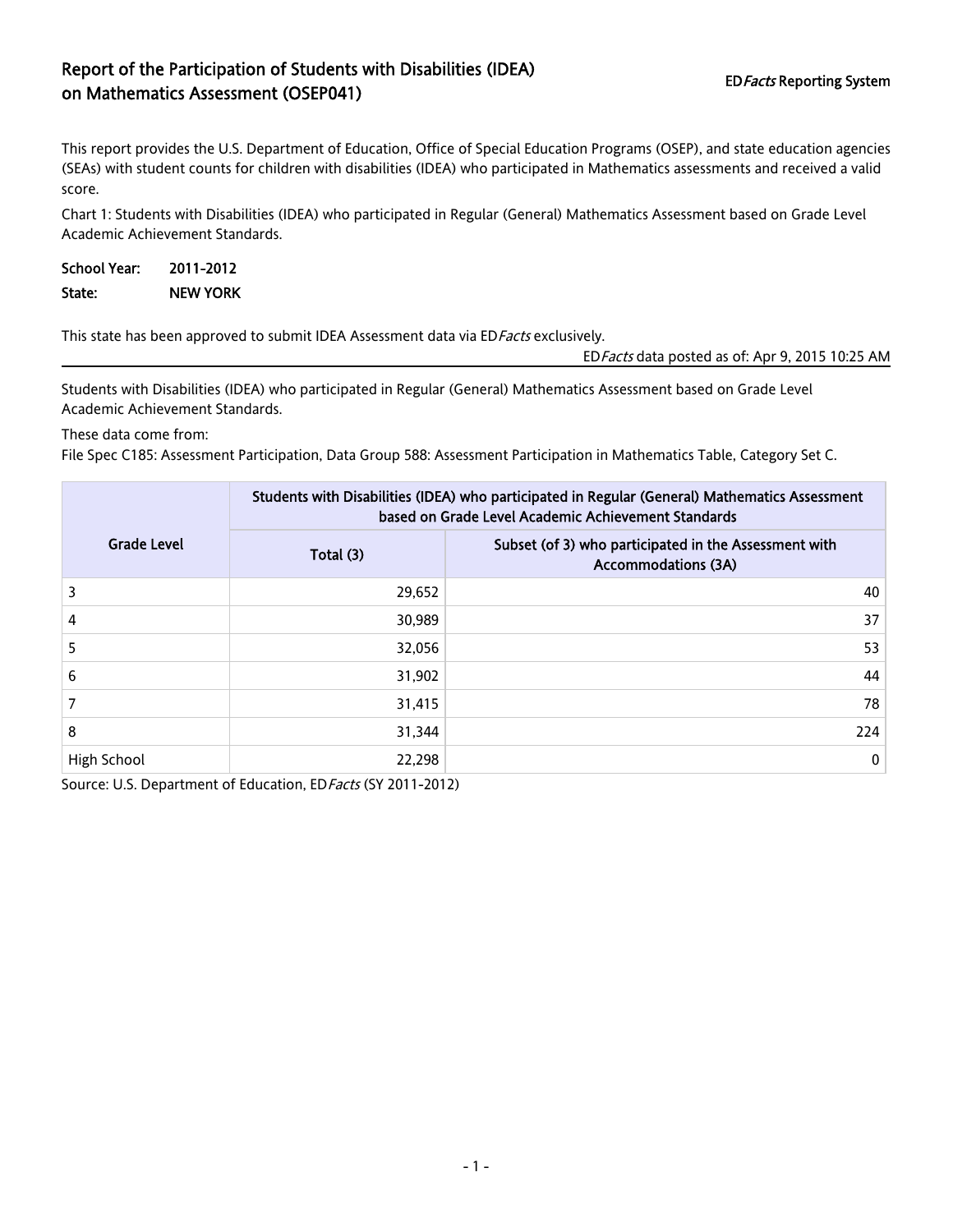## Report of the Participation of Students with Disabilities (IDEA) EDFacts Reporting System<br>
on Mathematics Assessment (OSEP041)

This report provides the U.S. Department of Education, Office of Special Education Programs (OSEP), and state education agencies (SEAs) with student counts for children with disabilities (IDEA) who participated in Mathematics assessments and received a valid score.

Chart 2: Students with Disabilities (IDEA) who participated in an Alternate Mathematics Assessments.

| <b>School Year:</b> | 2011-2012       |
|---------------------|-----------------|
| State:              | <b>NEW YORK</b> |

This state has been approved to submit IDEA Assessment data via ED Facts exclusively.

EDFacts data posted as of: Apr 9, 2015 10:25 AM

Students with Disabilities (IDEA) who participated in an Alternate Mathematics Assessments.

These data come from:

File Spec C185: Assessment Participation, Data Group 588: Assessment Participation in Mathematics Table, Category Set C.

|                    | Students with Disabilities (IDEA) who participated in an Alternate Mathematics Assessments |                                                                                                                                    |                                                                                                                              |                                                                                                                               |  |
|--------------------|--------------------------------------------------------------------------------------------|------------------------------------------------------------------------------------------------------------------------------------|------------------------------------------------------------------------------------------------------------------------------|-------------------------------------------------------------------------------------------------------------------------------|--|
| <b>Grade Level</b> | Total $(4)^{1}$                                                                            | Subset (of 4) whose<br><b>Alternate Assessment</b><br>was based on Grade<br>Level Academic<br><b>Achievement Standards</b><br>(AA) | Subset (of 4) whose<br><b>Alternate Assessment</b><br>was based on modified<br><b>Academic Achievement</b><br>Standards (4B) | Subset (of 4) whose<br><b>Alternate Assessment</b><br>was based on Alternate<br><b>Academic Achievement</b><br>Standards (4C) |  |
| 3                  | 2,653                                                                                      | 0                                                                                                                                  |                                                                                                                              | 2,653                                                                                                                         |  |
| 4                  | 2,959                                                                                      | 0                                                                                                                                  |                                                                                                                              | 2,959                                                                                                                         |  |
| 5                  | 3,062                                                                                      | 0                                                                                                                                  |                                                                                                                              | 3,062                                                                                                                         |  |
| 6                  | 2,950                                                                                      | 0                                                                                                                                  |                                                                                                                              | 2,950                                                                                                                         |  |
| 7                  | 2,928                                                                                      | 0                                                                                                                                  |                                                                                                                              | 2,928                                                                                                                         |  |
| 8                  | 2,895                                                                                      | 0                                                                                                                                  |                                                                                                                              | 2,895                                                                                                                         |  |
| <b>High School</b> | 2,032                                                                                      | 0                                                                                                                                  |                                                                                                                              | 2,032                                                                                                                         |  |

<sup>1</sup>The column named 'Total (4)' is auto calculated from columns  $4A + 4B + 4C$ .

Source: U.S. Department of Education, ED Facts (SY 2011-2012)